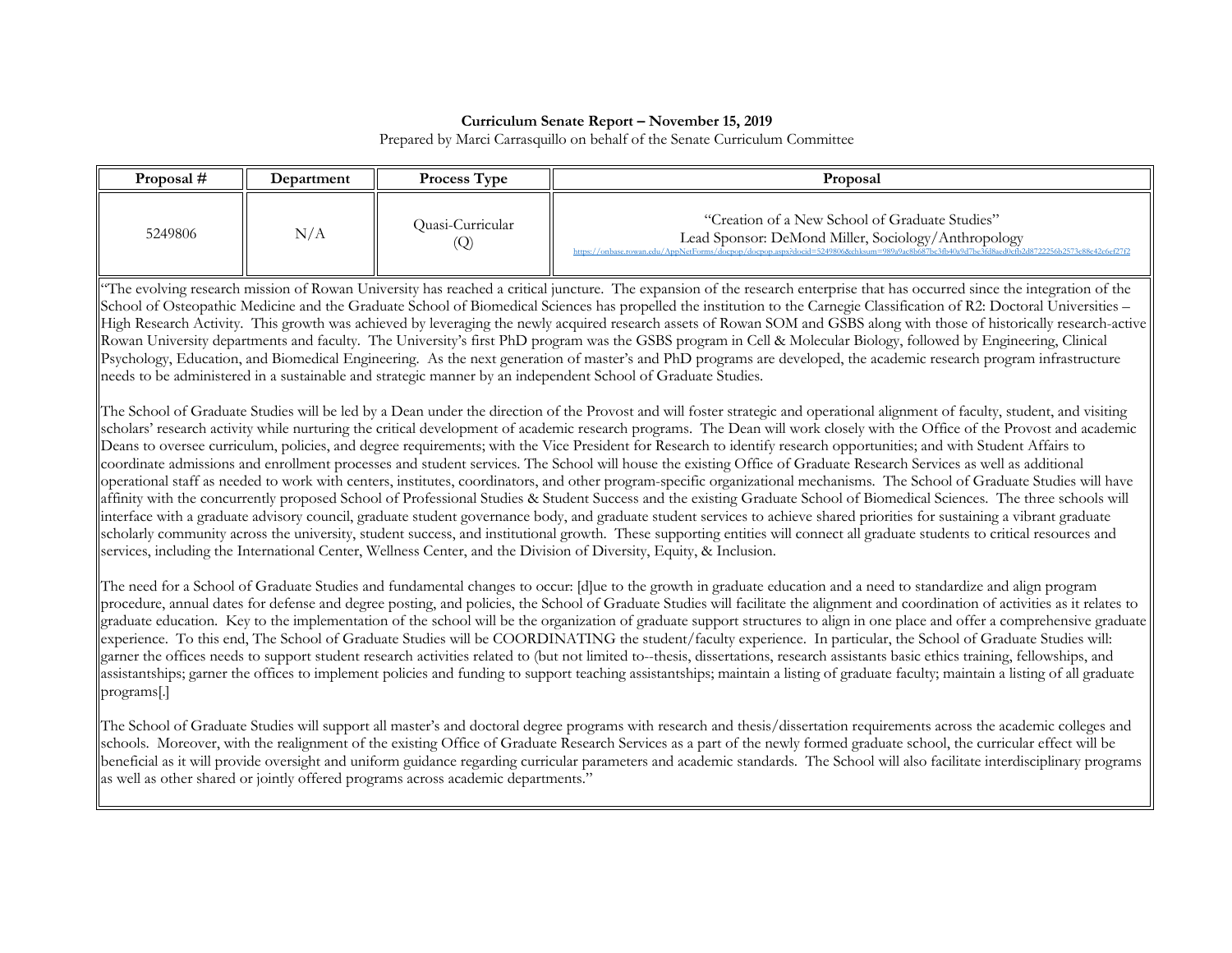| Proposal #                                                                                                                                                                                                                                                                                                                           | Department             | Process Type                        | Proposal                                                                                                                                                                                                                                                    |  |
|--------------------------------------------------------------------------------------------------------------------------------------------------------------------------------------------------------------------------------------------------------------------------------------------------------------------------------------|------------------------|-------------------------------------|-------------------------------------------------------------------------------------------------------------------------------------------------------------------------------------------------------------------------------------------------------------|--|
| 5241255                                                                                                                                                                                                                                                                                                                              | Sociology/Anthropology | New Degree-Related<br>Program<br>(E | "New Certificate of Graduate Study in First Responder Executive Leadership"<br>Lead Sponsor: DeMond Miller<br>https://onbase.rowan.edu/AppNetForms/docpop/docpop.aspx?docid=5241255&chksum=79c2154de88a3a52340f7f3c07be98b252db78827905414312ce78fd8d335c55 |  |
| The proposed 12 s.h. "certificate of graduate study is designed to equip our nation's emergency management executive leaders at the federal, state, and local levels with the<br>necessary skills to help communities, businesses, and individuals to protect themselves from threats and be able to mount an all-hazards response." |                        |                                     |                                                                                                                                                                                                                                                             |  |

| Proposal $#$                                                                                                                                                                   | Department                                                                                                                                                                     | <b>Process Type</b>                  | Proposal                                                                                                                                                                                                          |  |  |
|--------------------------------------------------------------------------------------------------------------------------------------------------------------------------------|--------------------------------------------------------------------------------------------------------------------------------------------------------------------------------|--------------------------------------|-------------------------------------------------------------------------------------------------------------------------------------------------------------------------------------------------------------------|--|--|
| 5230528                                                                                                                                                                        | World Languages                                                                                                                                                                | New Degree-Related<br>Program<br>(E) | "New Minor in Italian Studies"<br>Lead Sponsor: Alessandra Mirra<br>https://onbase.rowan.edu/AppNetForms/docpop/docpop.aspx?docid=5230528&chksum=37ad22e628a47a2e8ed931cac092876dda44d59a1b0ef7e8255d2198b4059cae |  |  |
|                                                                                                                                                                                | The proposed 18 s.h. program "will allow students to add to their linguistic proficiency in Italian as well as their cultural, social and historical competence, which will be |                                      |                                                                                                                                                                                                                   |  |  |
| extremely beneficial for them on the job market, especially considering the strong presence of Italian companies, business activities, and institutions in our territory (i.e. |                                                                                                                                                                                |                                      |                                                                                                                                                                                                                   |  |  |
| foreign and public service, international sales and business, humanitarian work, government, politics, international law). The program will also be beneficial for students'   |                                                                                                                                                                                |                                      |                                                                                                                                                                                                                   |  |  |
| growth and development as global citizens and will prepare them to interact with a different population and culture with greater cultural awareness and sensitivity, in        |                                                                                                                                                                                |                                      |                                                                                                                                                                                                                   |  |  |

accordance with the mission of the Department of World Languages."

| Proposal #                                                                                                                                                                     | Department                                                                                                                                                            | Process Type                         | Proposal                                                                                                                                                                                                       |  |  |
|--------------------------------------------------------------------------------------------------------------------------------------------------------------------------------|-----------------------------------------------------------------------------------------------------------------------------------------------------------------------|--------------------------------------|----------------------------------------------------------------------------------------------------------------------------------------------------------------------------------------------------------------|--|--|
| 5237716                                                                                                                                                                        | World Languages                                                                                                                                                       | New Degree-Related<br>Program<br>(E) | "New Minor in Arabic Studies"<br>Lead Sponsor: Marilyn Manley<br>https://onbase.rowan.edu/AppNetForms/docpop/docpop.aspx?docid=5237716&chksum=faf5678aafed992d024bcb77a75fc0efca2fd0e04985583c167fbad94d047ec5 |  |  |
|                                                                                                                                                                                | The proposed 18 s.h. Minor will allow students to gain "communicative competence in Arabic" and "deepen their understanding of Arab culture, geography, politics, and |                                      |                                                                                                                                                                                                                |  |  |
|                                                                                                                                                                                |                                                                                                                                                                       |                                      | history through interdisciplinary coursework. [] The minor will be particularly beneficial in New Jersey as there is a large Arabic-speaking population in our state. []                                       |  |  |
| Adding a minor in Arabic Studies to our offerings [also] will put Rowan on track" with other institutions in the region "and give our graduates a competitive edge above other |                                                                                                                                                                       |                                      |                                                                                                                                                                                                                |  |  |
|                                                                                                                                                                                | regional colleges that do not offer such a program."                                                                                                                  |                                      |                                                                                                                                                                                                                |  |  |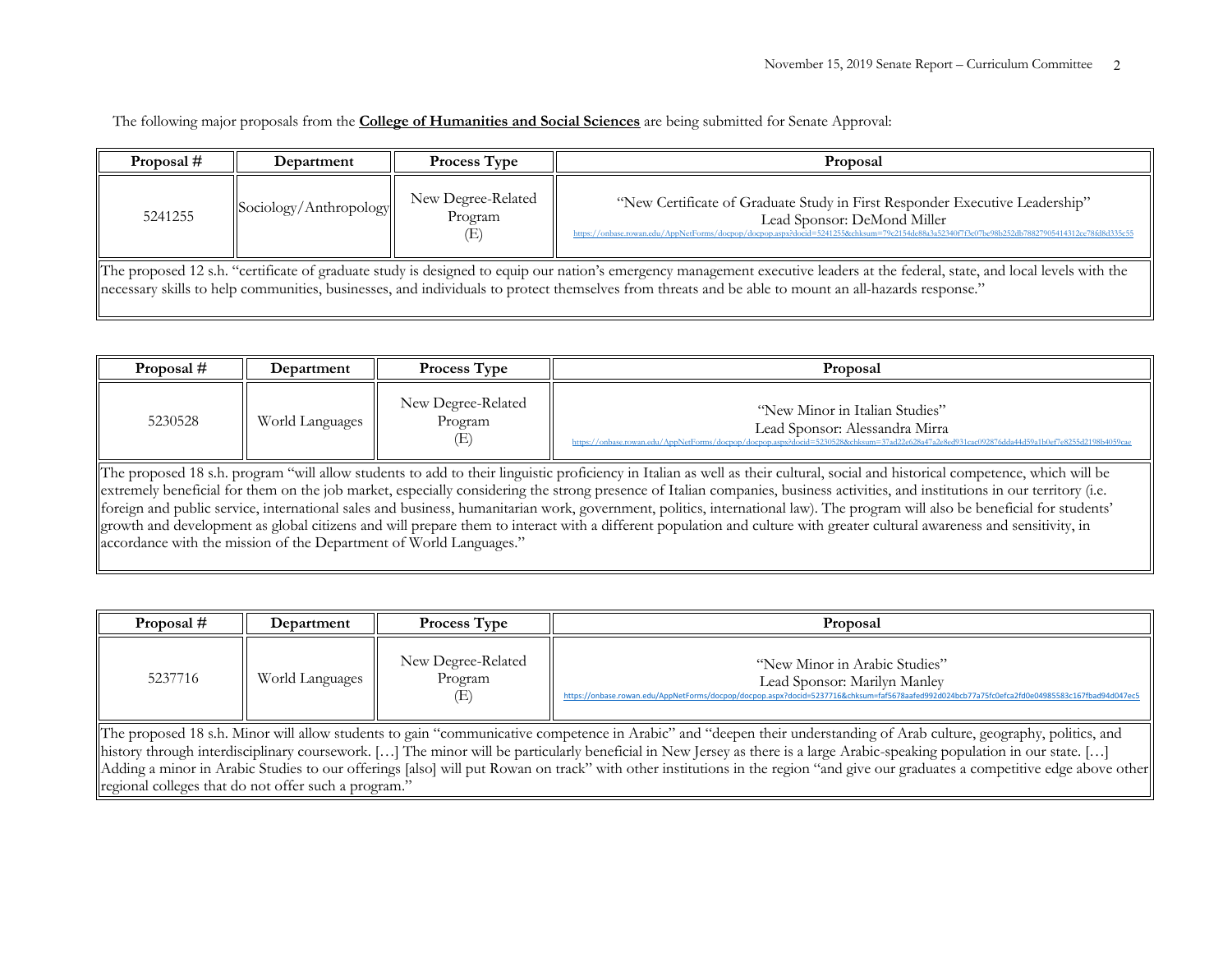| Proposal # | Department                                                                                                                                                                                                                                                                                                                                                                                                                                                                                         | <b>Process Type</b>                  | Proposal                                                                                                                                                                                                                                            |  |  |
|------------|----------------------------------------------------------------------------------------------------------------------------------------------------------------------------------------------------------------------------------------------------------------------------------------------------------------------------------------------------------------------------------------------------------------------------------------------------------------------------------------------------|--------------------------------------|-----------------------------------------------------------------------------------------------------------------------------------------------------------------------------------------------------------------------------------------------------|--|--|
| 5237725    | World Languages                                                                                                                                                                                                                                                                                                                                                                                                                                                                                    | New Degree-Related<br>Program<br>(E) | "New Certificate of Undergraduate Study in American Sign Language"<br>Lead Sponsor: Marilyn Manley<br>https://onbase.rowan.edu/AppNetForms/docpop/docpop.aspx?docid=5237725&chksum=b8bd2f871eb616fd609afd8ec927bde6f9c5a820c0e0d063fb0e4413fa027ba5 |  |  |
|            | The proposed CUGS "recognizes students' completion of 12 s.h. in ASL, which corresponds to Intermediate-level proficiency in the language. [] According to the<br>American Council on the Teaching of Foreign Languages, at the Intermediate-level, it is possible to create with the language [] to provide personal information,<br>communicate in complete sentences on a variety of familiar topics, ask questions, and initiate, sustain and conclude a simple social or transactional task." |                                      |                                                                                                                                                                                                                                                     |  |  |

| Proposal #                                                                                                                                                                                                                                                                                                                          | Department      | <b>Process Type</b>                  | Proposal                                                                                                                                                                                                                                                                          |  |
|-------------------------------------------------------------------------------------------------------------------------------------------------------------------------------------------------------------------------------------------------------------------------------------------------------------------------------------|-----------------|--------------------------------------|-----------------------------------------------------------------------------------------------------------------------------------------------------------------------------------------------------------------------------------------------------------------------------------|--|
| 5242311                                                                                                                                                                                                                                                                                                                             | World Languages | New Degree-Related<br>Program<br>(E) | "New Concentration in American Sign Language for the Major in Modern Languages &<br>Linguistics"<br>Lead Sponsor: Marilyn Manley<br>https://onbase.rowan.edu/AppNetForms/docpop/docpop.aspx?docid=5242311&chksum=927666acdbdf0eeda46d85b1e1aa6b3dc8ba186eff52d5d28114e311dc712fed |  |
| "In order to satisfy requirements for the major in Modern Languages & Linguistics (MLL), students must study at least two languages, an Advanced Language (18 s.h.) and an<br>Intermediate Language (12 s.h.)." The proposed 12 s.h. Concentration "aims to add American Sign Language to the list of possible MLL Concentrations." |                 |                                      |                                                                                                                                                                                                                                                                                   |  |

| Proposal #                                                                                                                                                                                                                                                                                                                                                            | Department      | <b>Process Type</b>                  | Proposal                                                                                                                                                                                                                             |  |
|-----------------------------------------------------------------------------------------------------------------------------------------------------------------------------------------------------------------------------------------------------------------------------------------------------------------------------------------------------------------------|-----------------|--------------------------------------|--------------------------------------------------------------------------------------------------------------------------------------------------------------------------------------------------------------------------------------|--|
| 5237722                                                                                                                                                                                                                                                                                                                                                               | World Languages | New Degree-Related<br>Program<br>(E) | "New Certificate of Undergraduate Study in Russian"<br>Lead Sponsor: Marilyn Manley<br>https://onbase.rowan.edu/AppNetForms/docpop/docpop.aspx?docid=5237722&chksum=bfbf39dc3c74859f60c64246a671ec32ab95f9c2826d9ff57147aba84867759f |  |
| The proposed CUGS will "provide recognition for students' completion of 12 credits in Russian, which corresponds to Intermediate-level proficiency in the language.<br>Intermediate-level proficiency in a world language is a valuable credential, as it represents the ability to live independently in a foreign country with a substantial degree of<br>success." |                 |                                      |                                                                                                                                                                                                                                      |  |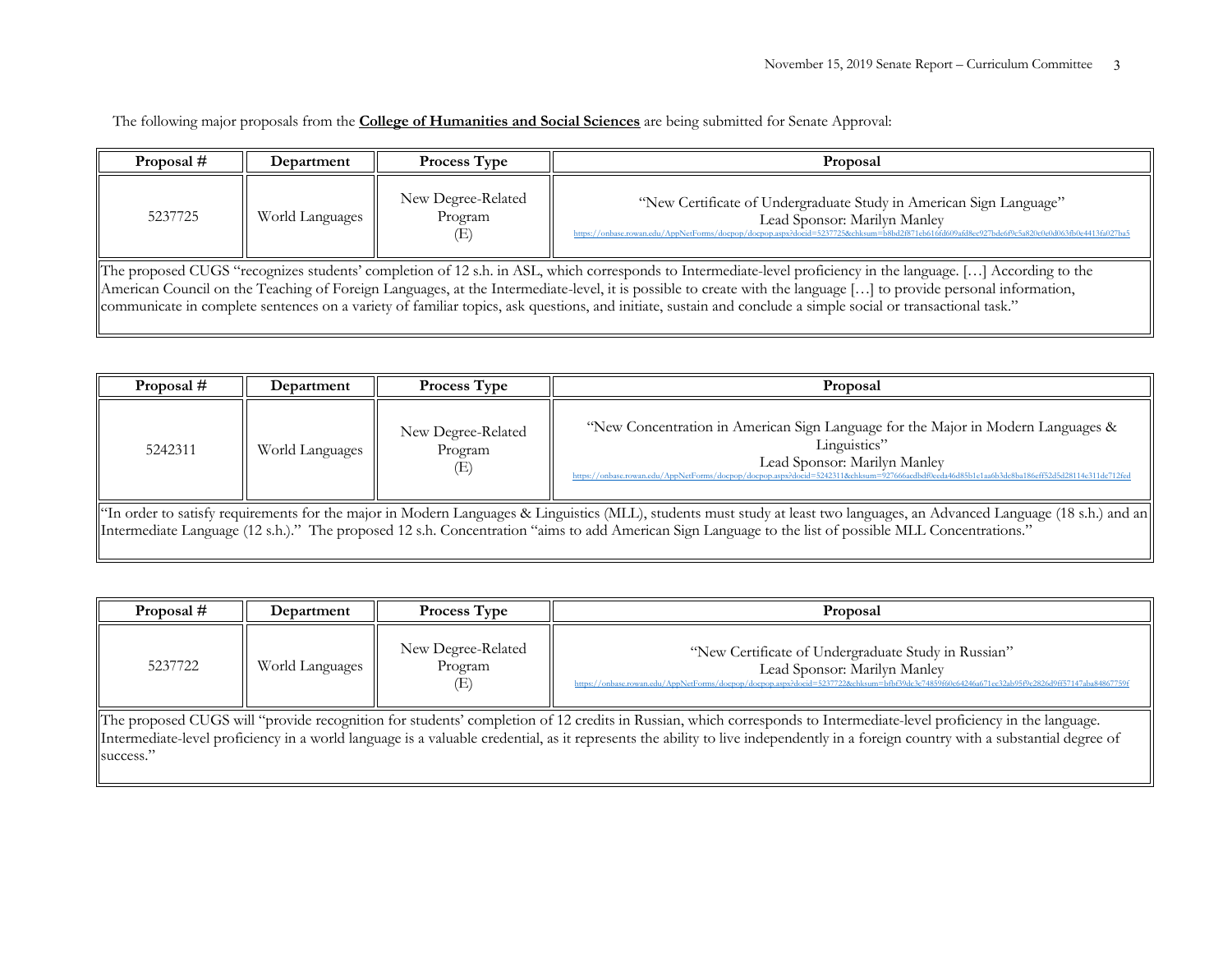| Proposal #                                                                                                                                                                                                                                                                                                           | Department      | <b>Process Type</b>                  | Proposal                                                                                                                                                                                                                                                    |  |
|----------------------------------------------------------------------------------------------------------------------------------------------------------------------------------------------------------------------------------------------------------------------------------------------------------------------|-----------------|--------------------------------------|-------------------------------------------------------------------------------------------------------------------------------------------------------------------------------------------------------------------------------------------------------------|--|
| 5229853                                                                                                                                                                                                                                                                                                              | World Languages | New Degree-Related<br>Program<br>(E) | "Concentration in Russian for the Major in Modern Languages & Linguistics"<br>Lead Sponsor: Marilyn Manley<br>https://onbase.rowan.edu/AppNetForms/docpop/docpop.aspx?docid=5229853&chksum=c21f80126edc5e345851bd27ac7ae2310fdf26f7fad453ad5ab7221520043164 |  |
| "In order to satisfy requirements for the major in Modern Languages & Linguistics (MLL), students must study at least two languages, an Advanced Language (18 s.h.) and an<br>Intermediate Language (12 s.h.)." The proposed 12 s.h. Concentration "aims to add Russian to the list of possible MLL Concentrations." |                 |                                      |                                                                                                                                                                                                                                                             |  |

| Proposal #                                                                                                                                                                                                                                                                                                                                                                                                                                                                                                                                           | Department             | <b>Process Type</b>           | Proposal                                                                                                                                                                                                                                         |  |
|------------------------------------------------------------------------------------------------------------------------------------------------------------------------------------------------------------------------------------------------------------------------------------------------------------------------------------------------------------------------------------------------------------------------------------------------------------------------------------------------------------------------------------------------------|------------------------|-------------------------------|--------------------------------------------------------------------------------------------------------------------------------------------------------------------------------------------------------------------------------------------------|--|
| 5237596                                                                                                                                                                                                                                                                                                                                                                                                                                                                                                                                              | Sociology/Anthropology | New Degree-Related<br>Program | "New Certificate of Undergraduate Study in Ancient Egyptian Studies"<br>Lead Sponsor: Jane Hill<br>https://onbase.rowan.edu/AppNetForms/docpop/docpop.aspx?docid=5237596&chksum=704714ef329f1e37efff9fdaf8895c29b9dde3f1722630a5b1f231d876fa41d4 |  |
| The proposed 15 s.h. certificate "will allow Rowan students with an interest in the archaeology, art history, and history of ancient north Africa, the Mediterranean, and the<br>Near East to receive specialized training in one of the more rigorous and fascinating subfields of that area. The flexibility of the certificate's curricular structure allows<br>students to concentrate their studies in historical, archaeological or museum studies focused aspects of this discipline by giving students exposure to all these career fields." |                        |                               |                                                                                                                                                                                                                                                  |  |

| Proposal # | Department                   | <b>Process Type</b> | Proposal                                                                                                                                                                                                           |
|------------|------------------------------|---------------------|--------------------------------------------------------------------------------------------------------------------------------------------------------------------------------------------------------------------|
| 5153612    | Philosophy/Word<br>Religions | New Degree Program  | "New Bachelor of Arts in Philosophy"<br>Lead Sponsor: Ellen Miller<br>https://onbase.rowan.edu/AppNetForms/docpop/docpop.aspx?docid=5153612&chksum=b9e95a2a2b5983b461980b413fdb576209da04c51ca4809c9dcb9774607f5ba |

The Philosophy and Religion Studies joint major was approved in 2007 with concentrations in either Philosophy or Religion Studies. In 2015, the department reduced the major to 30 s.h., and the philosophy concentration was able to remove all religion studies requirements, but the degree remained a joint BA in Philosophy and Religion Studies. The proposed 30 semester hour Philosophy BA will be structured with foundational, mid-level, and upper-level requirements as well as a 3 s.h. Philosophy senior seminar capstone course. The Philosophy BA will offer more flexibility than [the] current program so students can choose electives that best match their interests, scholarly, and career goals."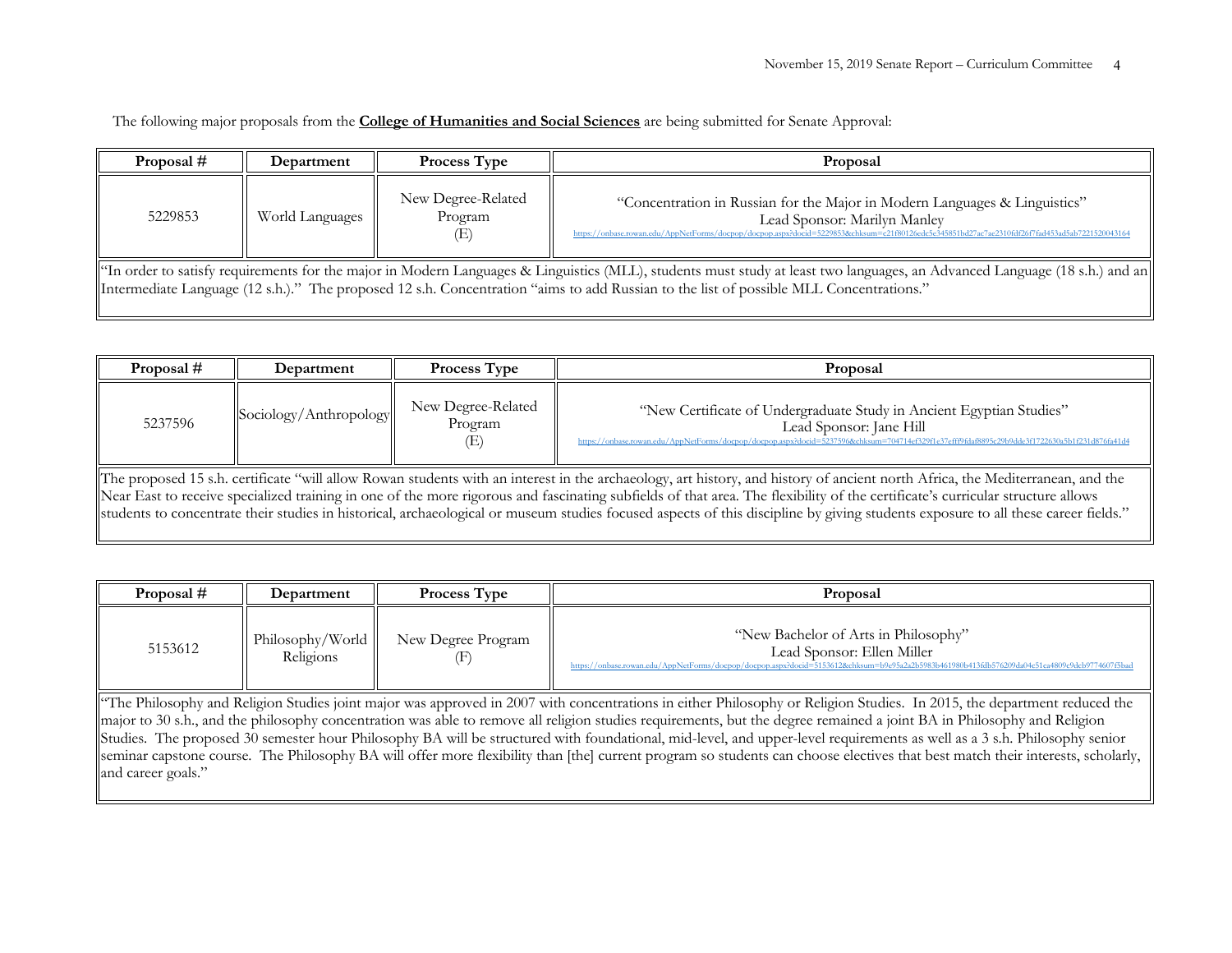| Proposal $#$                                                                                                                                                                                                                                                                                                                                                                                                                                                                | Department                    | <b>Process Type</b> | Proposal                                                                                                                                                                                                               |  |
|-----------------------------------------------------------------------------------------------------------------------------------------------------------------------------------------------------------------------------------------------------------------------------------------------------------------------------------------------------------------------------------------------------------------------------------------------------------------------------|-------------------------------|---------------------|------------------------------------------------------------------------------------------------------------------------------------------------------------------------------------------------------------------------|--|
| 5204458                                                                                                                                                                                                                                                                                                                                                                                                                                                                     | Philosophy/World<br>Religions | New Degree Program  | "New Bachelor of Arts in World Religions"<br>Lead Sponsor: Youru Wang<br>https://onbase.rowan.edu/AppNetForms/docpop/docpop.aspx?docid=5204458&chksum=24c9d8dbf6427d07033b0700b7953b45e4c4f9f313aa32e71e3b98789d5ba241 |  |
| The Philosophy and Religion Studies joint major was approved in 2007 with concentrations in either Philosophy or Religion Studies. In 2015, the department reduced the<br>major to 30 s.h., [] but the degree remained a joint BA in Philosophy and Religion Studies. The proposed 30 semester hour World Religions BA will be structured with<br>foundational, mid-level, and upper-level requirements as well as a 3 s.h. World Religions senior seminar capstone course. |                               |                     |                                                                                                                                                                                                                        |  |

The following major proposals from the **College of Education** are being submitted for Senate Approval:

| Proposal # | Department | <b>Process Type</b>                  | Proposal                                                                                                                                                                                                                                          |
|------------|------------|--------------------------------------|---------------------------------------------------------------------------------------------------------------------------------------------------------------------------------------------------------------------------------------------------|
| 5243235    | STEAM      | New Degree-Related<br>Program<br>(E) | "New Certificate of Undergraduate Study in Environmental Education"<br>Lead Sponsor: Erica Blatt<br>https://onbase.rowan.edu/AppNetForms/docpop/docpop.aspx?docid=5243235&chksum=220f14ac4790b39d5a54ea5244e23840ccc9567755f65d3fa3c1bfe5e3acc95a |

Through the proposed 12 s.h. "CUGS in EE program, students will develop an understanding of the following: 1) a background in the evolution of the EE field, 2) best teaching practices in both formal and informal EE settings – including both indoors and outdoors, 3) various theoretical perspectives from the literature that have contributed to the EE field, 4) the benefit of using a systems approach to teach environmental issues, 5) the importance of helping their own students develop an ethic of care towards the natural world, 6) how individual and societal decision-making relate to environmental issues, and 7) how EE relates to other education fields, including experiential, place-based, mindfulness, science education, etc."

| Proposal # | Department | <b>Process Type</b>                  | Proposal                                                                                                                                                                                                                                     |
|------------|------------|--------------------------------------|----------------------------------------------------------------------------------------------------------------------------------------------------------------------------------------------------------------------------------------------|
| 5239676    | STEAM      | New Degree-Related<br>Program<br>(E) | "New Certificate of Graduate Study in Environmental Education"<br>Lead Sponsor: Erica Blatt<br>https://onbase.rowan.edu/AppNetForms/docpop/docpop.aspx?docid=5239676&chksum=1c7fbedd4f30956721fc90327ea4ece58ad7298b8a0975d751278beb609c6cc0 |

The proposed 12 s.h. COGS targets two different groups: "many high school science teachers […] are being asked to teach an Environmental Science course as an alternative to Earth Science [and must] extend their expertise to include environmental education, so they are better equipped to teach the [EnvSc] course." The COGS also will attract "other early childhood, elementary, middle, or high school teachers [with] an interest in integrating environmental education and outdoor learning into their teaching. [S]tudents will develop an understanding of the following: 1) a background in the evolution of the EE field, 2) best teaching practices in both formal and informal EE settings – including both indoors and outdoors, 3) various theoretical perspectives from the literature that have contributed to the EE field, 4) the benefit of using a systems approach to teach environmental issues, 5) the importance of helping their own students develop an ethic of care towards the natural world, 6) how individual and societal decisionmaking relate to environmental issues, and 7) how EE relates to other education fields, including experiential, place-based, mindfulness education, etc."